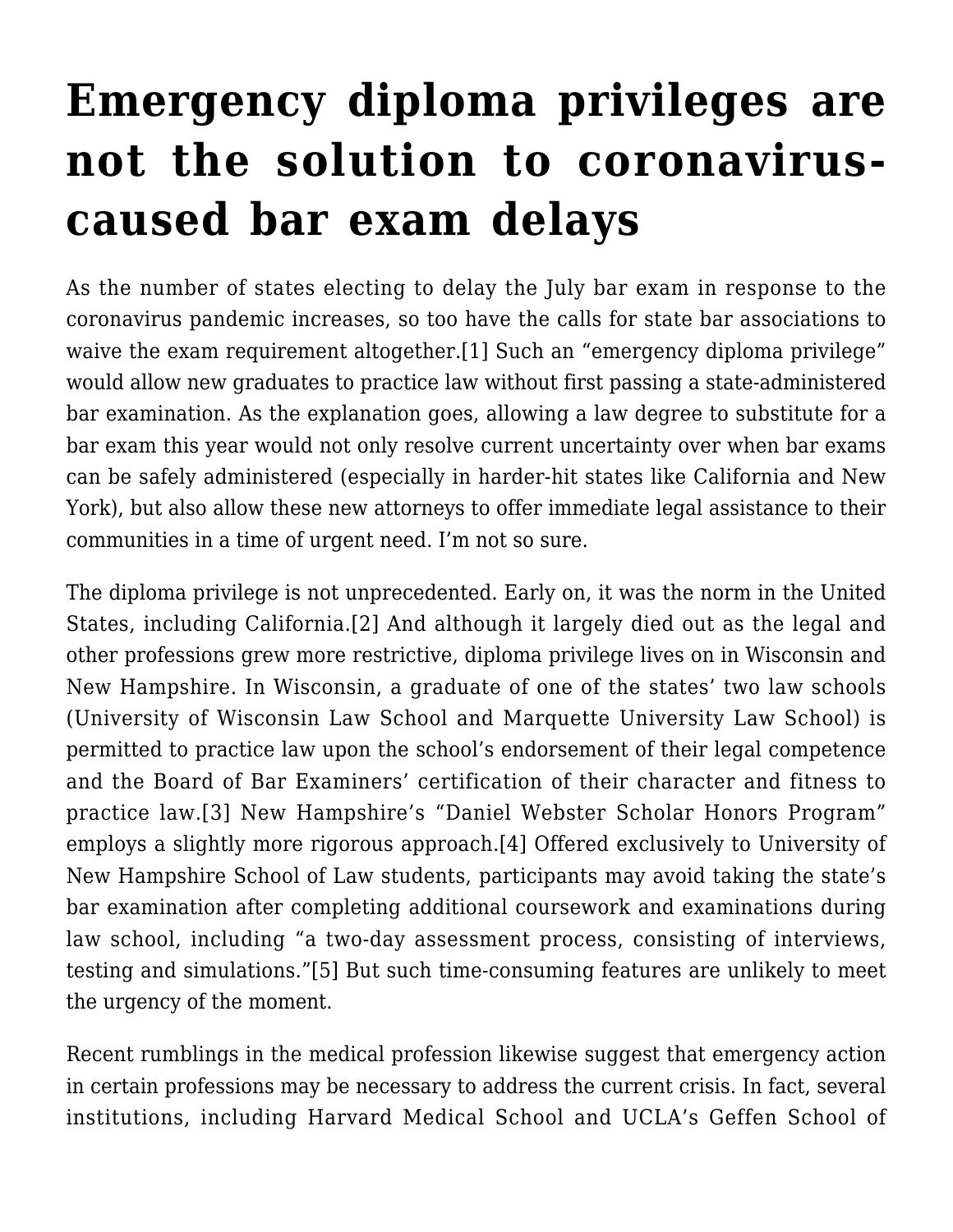Medicine, have already started offering early graduation options to students wishing to jumpstart their residencies[.\[6\]](#page--1-0) Combined with other stopgap maneuvers, such as Massachusetts' allowance of provisional 90-day limited licenses to practice medicine[,\[7\]](#page--1-0) these measures promise to send much-needed reinforcements to the front lines of a pandemic in which there is a human cost for every moment lost.

Yet for the legal profession to allow an entire class of graduates to skip the bar exam altogether scarcely seems a proportionate response. An emergency diploma privilege for 2020 law graduates takes an axe to a problem best addressed by a scalpel.

There are various motives behind the calls for adopting a law diploma privilege this year:

- Economic uncertainty (will a firm still hire me if I haven't taken, much less passed, the bar exam?);
- Temporal volatility (do we know when I will have a chance to take the bar exam?);
- Perhaps a bit of the usual exam aversion (I just finished three years of law exams; do I really need to take another one under these circumstances?);
- An eagerness, if not an outright need, to help those affected by the crisis (patients, consumers, immigrants, the unemployed, etc.).

Though the first three reasons are undoubtedly prone to cause anxiety, only the fourth explains the medical profession's decision to accelerate medical students' advancement to their awaiting residencies. Nobody is suggesting that the state medical boards would have adopted such measures absent the present pandemic. Indeed, the absence of similar action in 2008 suggests they wouldn't.

It seems appropriate, then, to ask just how much the first three reasons are motivating these calls for the legal profession to similarly permit students to skip their licensing exams. Quite a lot, I suspect.

One indication can be found in the letters, petitions, and papers raising the idea to state bars. For instance, the student letter to the New York State Bar Association[\[8\]](#page--1-0) raises entirely legitimate concerns about COVID-19's disproportionate impact on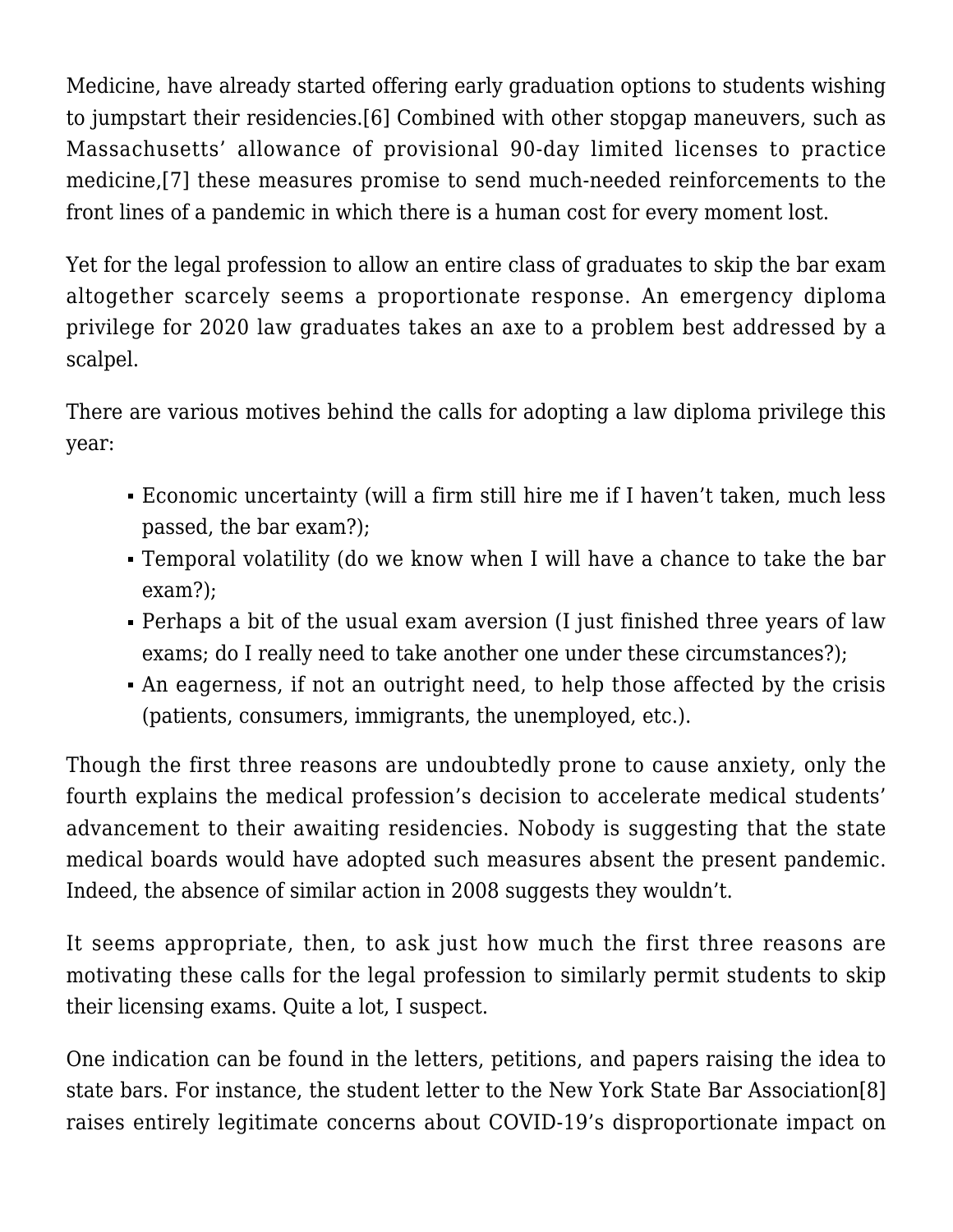infected, immunocompromised, low-income, and other students affected by the crisis. But it does not explain how other, less sweeping measures — issuing shortterm licenses to practice or expanding existing programs that currently allow law students to perform legal work under a licensed attorney's supervision to include recent graduates[\[9\]](#page--1-0) — might suffice. Though a working paper by law professors and education policy experts floats the latter as a more modest option[,\[10\]](#page--1-0) the student letter rejects it as unaccommodating to public interest-minded law graduates. Their reason: legal services organizations and other non-firm practice options generally lack the supervisory and technological bandwidth to effectively supervise large numbers of first-year attorneys. Fair enough. But therein lies the blunderbuss nature of this solution.

Less than ten percent of law students (myself included) typically enter public interest work immediately upon graduation.[\[11\]](#page--1-0) That category includes both nonprofit and government jobs. For comparison, according to a 2015 NALP study, only 63 percent of graduates even obtained full-time employment requiring a law license[.\[12\]](#page--1-0) Meanwhile, a majority of law graduates head to private firms — where many will begin working before they even receive their bar exam results, and have been known to continue working in the unfortunate event they have to retake it. Thus, even if February 2021 becomes the next available test date, most 2020 law graduates' employment prospects will remain unchanged, at least insofar as licensing is a factor. If a license is truly necessary, a provisional licensing regime that allows such graduates to practice law until the next available examination date would readily fill that void. The only uncertainty for those graduates is an economic one — that is, whether firms will still make good on their offers — something that neither a temporary licensing measure nor an emergency diploma privilege is equipped to solve. Simply put, immediate licensure upon graduation promises very little for the overwhelming majority of law students graduating into this crisis. Provisional licenses or expanded attorney-supervised practice regimes will be enough to get them through until bar exam can be safely administered.

Besides being a small segment of each class, a public-interest-minded graduate's immediate access to a law license is not the most pressing need. Much like their private practice peers, the most ominous threat is the uncertainty around hiring. Cash-strapped government agencies and nonprofits are often the first and hardest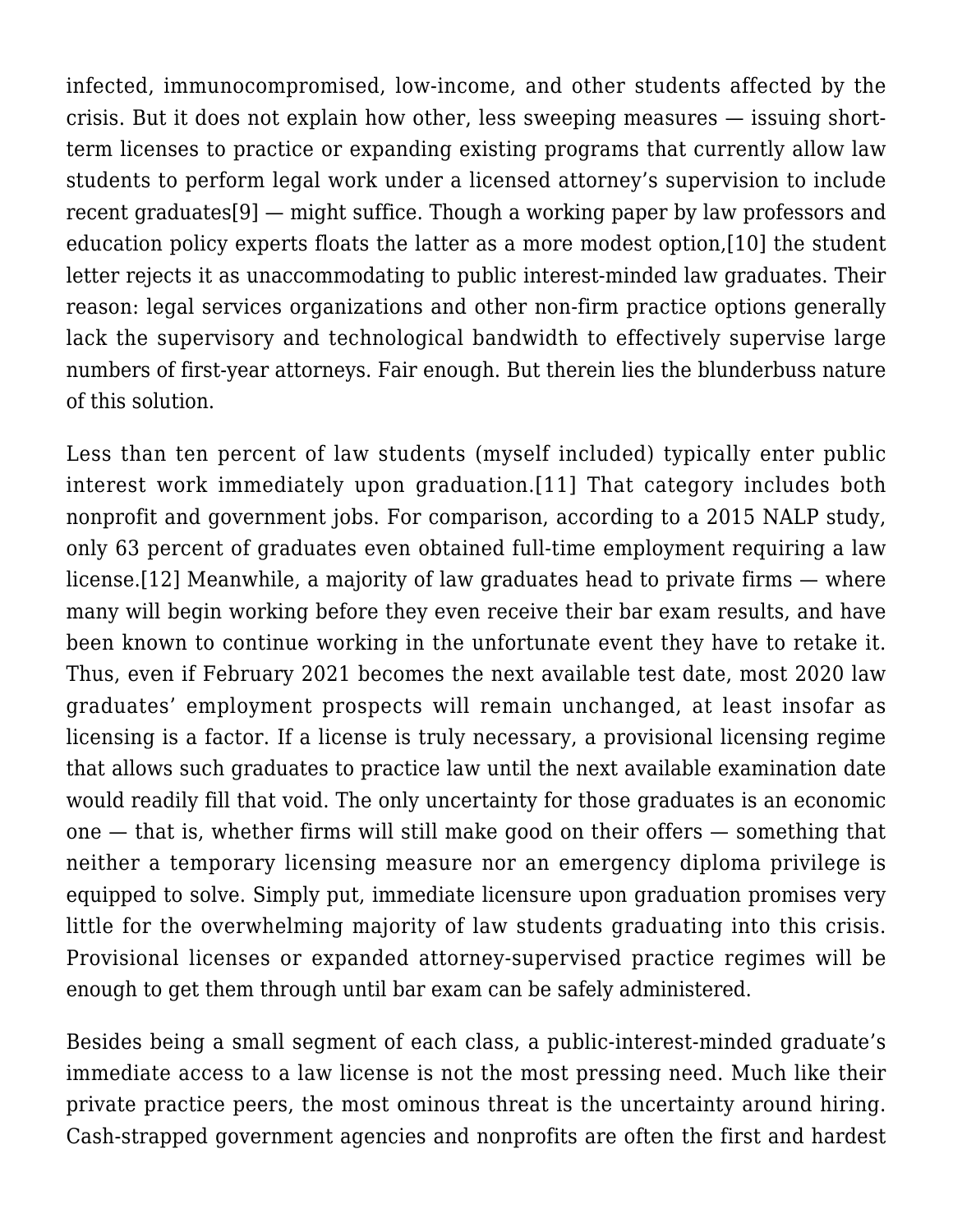hit in recessionary times. Law licenses will not fix that. (Especially if that license is issued without a bar exam, which may only compound an employer's reluctance to fill one of few openings with a new attorney.) Other measures — public interest grants, student loan forgiveness, housing assistance — might. And the student letter highlights a more prominent concern: comparatively less supervisory and technological bandwidth. Providing graduates with law licenses does little to mitigate this problem. Measures to expand these employers' remote capabilities might help more, like tax credits and zero-interest loans for technology upgrades, increased room in agency budgets for information technology, and remote supervision. Such measures also promise to do more to protect immunodeficient, infected, and low-income graduates than simply issuing them a license. And they almost certainly offer both graduates and the wider legal profession greater support as they do their part to assist those affected by the pandemic.

The simplest solution is usually the best. At first blush, an emergency diploma privilege seems to check this box. It's a one-size-fits-all answer that would likely require minimal administrative bandwidth, especially compared with the massive undertaking involved with administering bar exams. But simple is not the same as easy. Though perhaps easier than instituting some combination of temporary licenses, expanded financial support for graduates (especially those in the public interest sector), and assistance to technology-poor nonprofits and government agencies, an emergency diploma privilege is not a solution tailored to this moment. It is at once both an overcorrection and an inadequate response — a panacea for legitimate, pre-pandemic criticisms of bar examinations that does nothing to address those financial, economic, and technological deficits that the pandemic actually has wrought on the legal profession.

There has long been a small legal profession segment advocating for abandoning bar examinations and shortening law school programs and replacing them with a transition-to-practice training program. The current pandemic crisis is neither the best time nor the best reason to make fundamental, permanent changes to law licensing. Maybe diploma privilege should be the future. In fact, with certain stipulations, I would be a fervent advocate. But right now, it offers only fleeting relief to a class of attorneys whose first day at the office may well be on a laptop at the kitchen table.